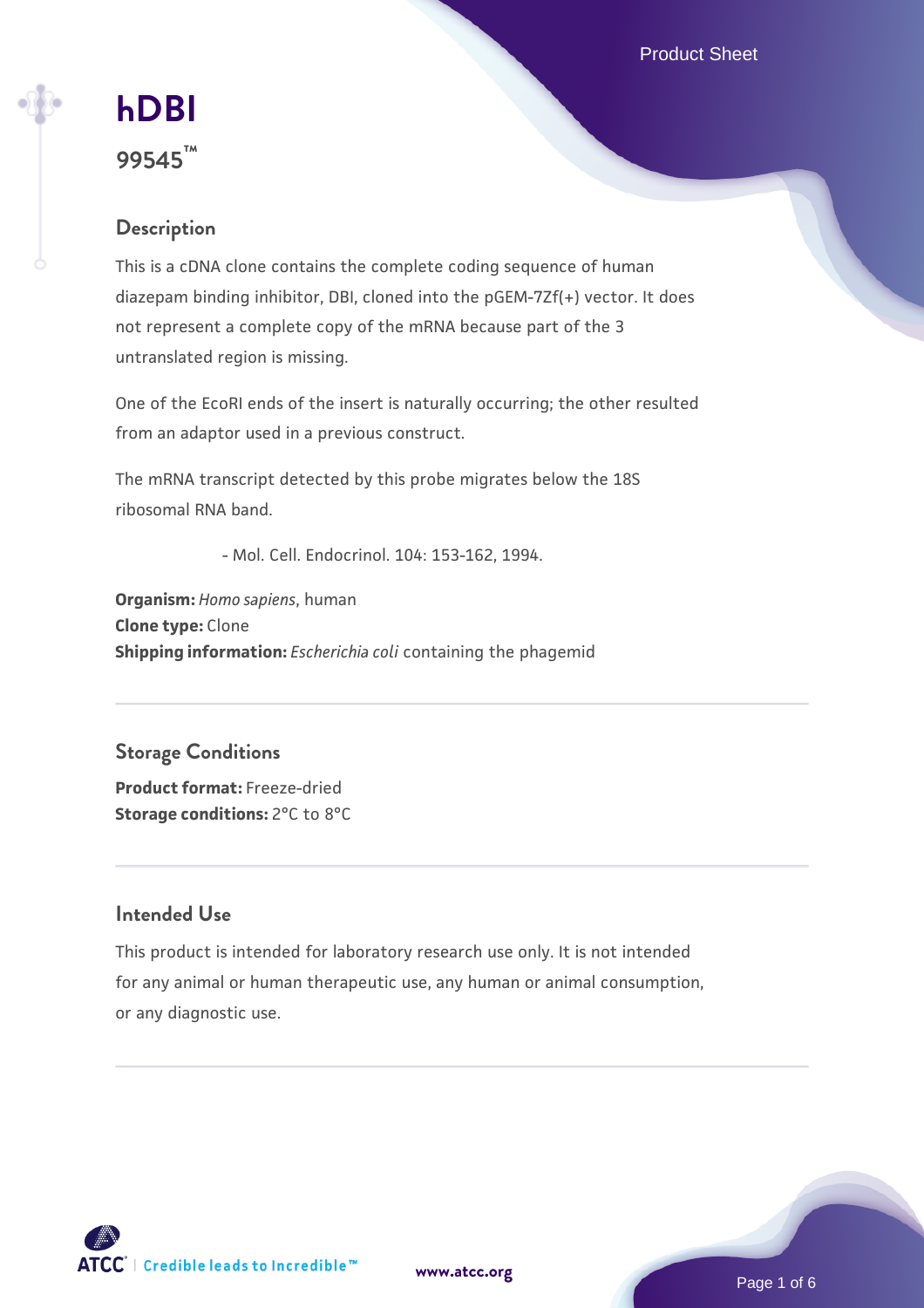

# **Biosafety Level 1**

ATCC determines the biosafety level of a material based on our risk assessment as guided by the current edition of *Biosafety in Microbiological and Biomedical Laboratories (BMBL)*, U.S. Department of Health and Human Services. It is your responsibility to understand the hazards associated with the material per your organization's policies and procedures as well as any other applicable regulations as enforced by your local or national agencies.

# **Certificate of Analysis**

For batch-specific test results, refer to the applicable certificate of analysis that can be found at www.atcc.org.

#### **Insert Information**

**Insert size (kb):** 0.40200000000000002 **Type of DNA:** cDNA **Insert source:** prostate **Insert tissue:** prostate **Gene product:** diazepam binding inhibitor [DBI]

# **Vector Information**

**Construct size (kb):** 3.401999950408936

#### **Growth Conditions**

**Medium:**  [ATCC Medium 1227: LB Medium \(ATCC medium 1065\) with 50 mcg/ml](https://www.atcc.org/-/media/product-assets/documents/microbial-media-formulations/1/2/2/7/atcc-medium-1227.pdf?rev=581c98603b3e4b29a6d62ee0ba9ca578)

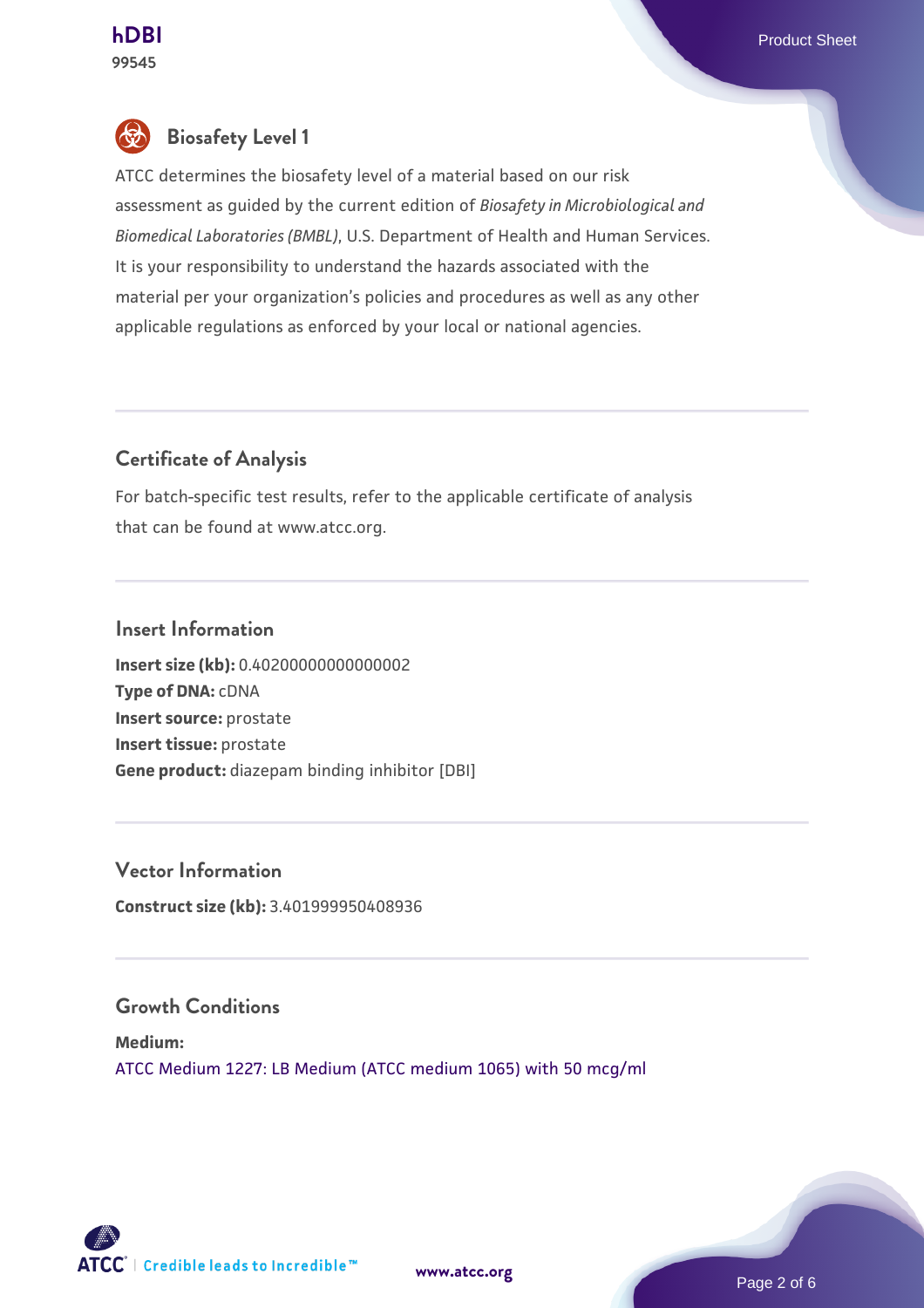

[ampicillin](https://www.atcc.org/-/media/product-assets/documents/microbial-media-formulations/1/2/2/7/atcc-medium-1227.pdf?rev=581c98603b3e4b29a6d62ee0ba9ca578) **Temperature:** 37°C

#### **Handling Procedures**

1. Open vial according to instructions.

2. Asceptically add 0.3 to 0.4 mL of liquid medium to the freeze-dried pellet and mix well. Transfer 100 *u*L to a test tube containing 5 mL LB+ ampicillin (50-100 ug/mL). A loopful of culture can also be streaked on an agar plate of the same. Incubate cultures at 37<sup>0</sup> C.

3. Isolate DNA using standard plasmid preparation procedures.

#### **Notes**

 Restriction digests of the clone gave the following sizes (in kb): EcoRI 3.0, 0.4 ; HindIII 3.4, 0.1 ; BamHI 3.4.. ATCC Staff

#### **Material Citation**

If use of this material results in a scientific publication, please cite the material in the following manner: hDBI (ATCC 99545)

#### **References**

References and other information relating to this material are available at www.atcc.org.

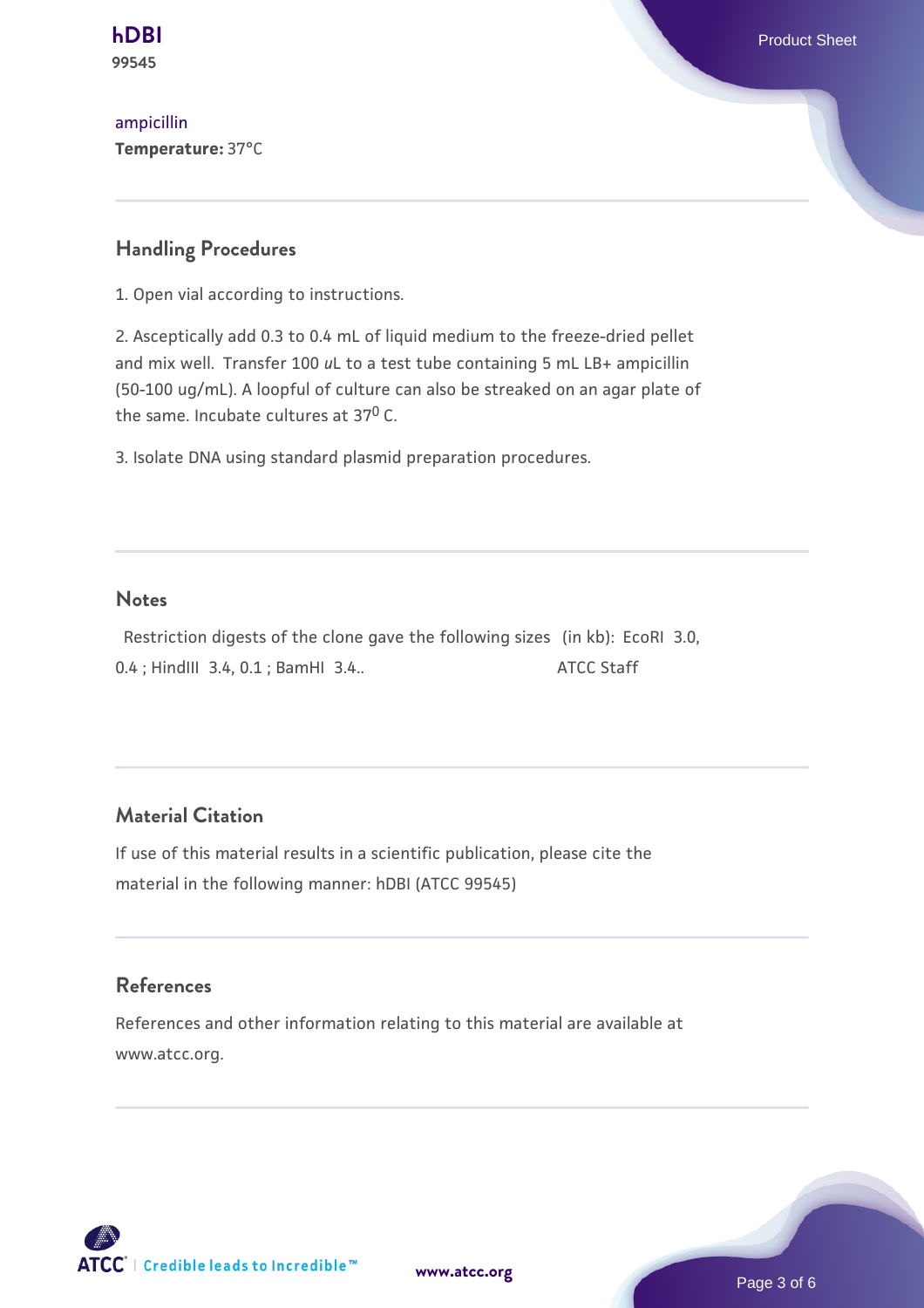#### **Warranty**

The product is provided 'AS IS' and the viability of ATCC® products is warranted for 30 days from the date of shipment, provided that the customer has stored and handled the product according to the information included on the product information sheet, website, and Certificate of Analysis. For living cultures, ATCC lists the media formulation and reagents that have been found to be effective for the product. While other unspecified media and reagents may also produce satisfactory results, a change in the ATCC and/or depositor-recommended protocols may affect the recovery, growth, and/or function of the product. If an alternative medium formulation or reagent is used, the ATCC warranty for viability is no longer valid. Except as expressly set forth herein, no other warranties of any kind are provided, express or implied, including, but not limited to, any implied warranties of merchantability, fitness for a particular purpose, manufacture according to cGMP standards, typicality, safety, accuracy, and/or noninfringement.

#### **Disclaimers**

This product is intended for laboratory research use only. It is not intended for any animal or human therapeutic use, any human or animal consumption, or any diagnostic use. Any proposed commercial use is prohibited without a license from ATCC.

While ATCC uses reasonable efforts to include accurate and up-to-date information on this product sheet, ATCC makes no warranties or representations as to its accuracy. Citations from scientific literature and patents are provided for informational purposes only. ATCC does not warrant that such information has been confirmed to be accurate or complete and the customer bears the sole responsibility of confirming the accuracy and completeness of any such information.

This product is sent on the condition that the customer is responsible for and assumes all risk and responsibility in connection with the receipt, handling,

**[www.atcc.org](http://www.atcc.org)**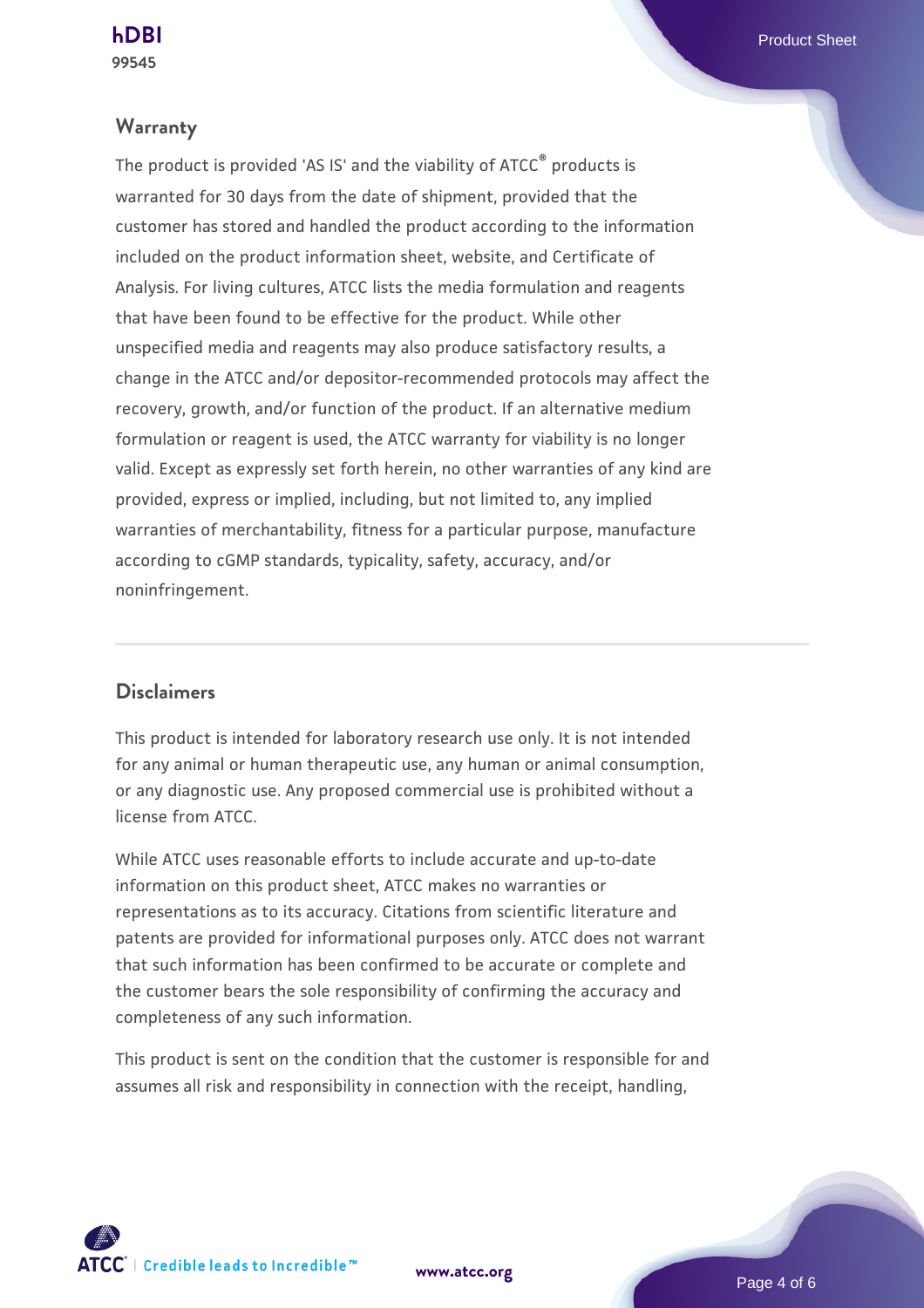

storage, disposal, and use of the ATCC product including without limitation taking all appropriate safety and handling precautions to minimize health or environmental risk. As a condition of receiving the material, the customer agrees that any activity undertaken with the ATCC product and any progeny or modifications will be conducted in compliance with all applicable laws, regulations, and guidelines. This product is provided 'AS IS' with no representations or warranties whatsoever except as expressly set forth herein and in no event shall ATCC, its parents, subsidiaries, directors, officers, agents, employees, assigns, successors, and affiliates be liable for indirect, special, incidental, or consequential damages of any kind in connection with or arising out of the customer's use of the product. While reasonable effort is made to ensure authenticity and reliability of materials on deposit, ATCC is not liable for damages arising from the misidentification or misrepresentation of such materials.

Please see the material transfer agreement (MTA) for further details regarding the use of this product. The MTA is available at www.atcc.org.

# **Copyright and Trademark Information**

© ATCC 2021. All rights reserved.

ATCC is a registered trademark of the American Type Culture Collection.

### **Revision**

This information on this document was last updated on 2021-05-19

### **Contact Information**

ATCC 10801 University Boulevard Manassas, VA 20110-2209 USA